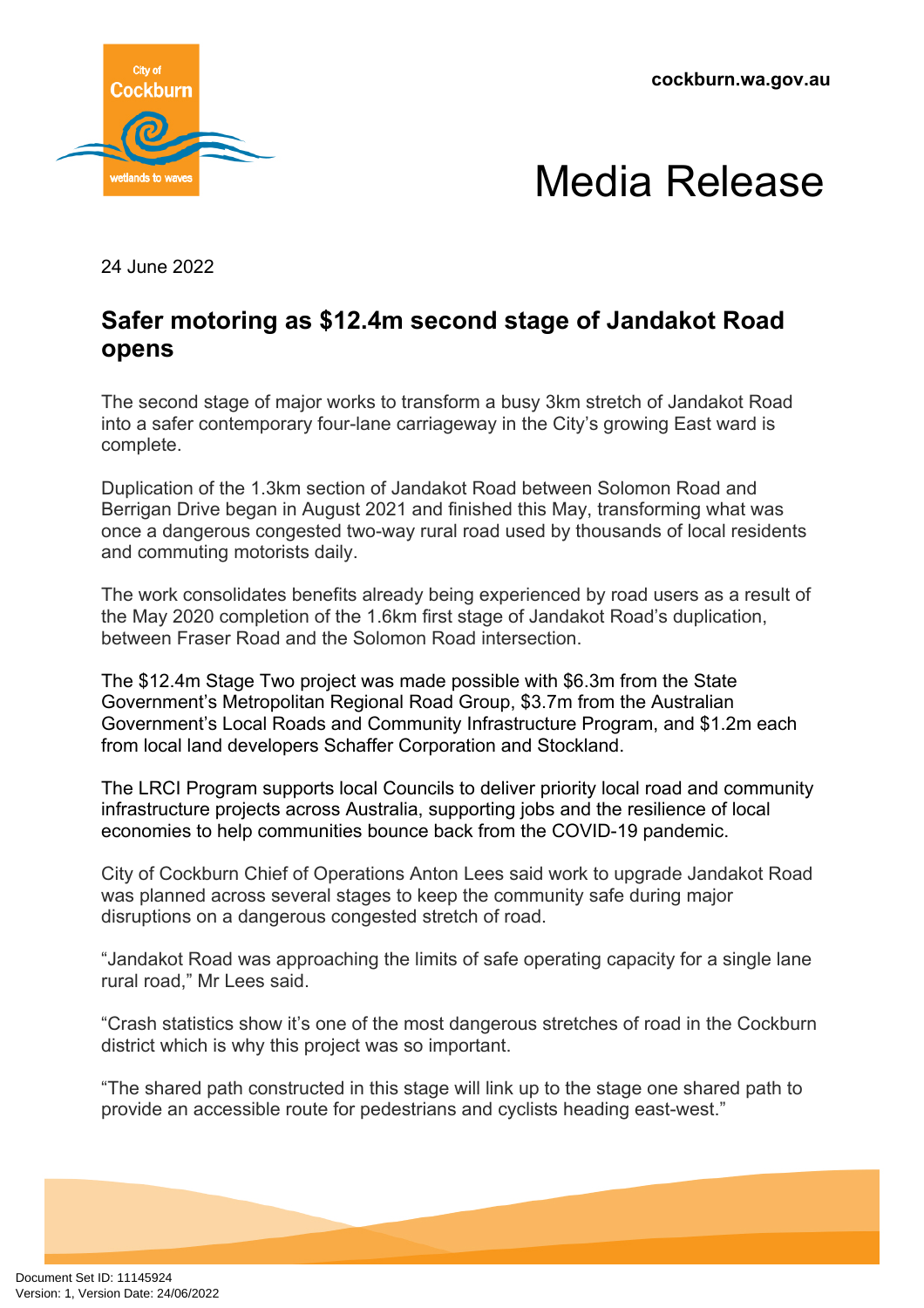



Federal member for Fremantle, Josh Wilson MP said the ongoing work to improve Jandakot Road was vital for households and businesses in a vibrant and expanding area of Cockburn.

"The Jandakot Road upgrade is a really significant improvement that responds to the growth and new activity in Cockburn's burgeoning eastern suburbs, which form one of the fastest growing urban areas in the nation," Mr Wilson said.

"I will always push for federal funding that supports community-building projects to reduce congestion and fix safety issues for City of Cockburn residents."

Stage two also includes:

- Construction of a roundabout at the Jandakot Road intersection with Solomon Road
- Jandakot Road intersection upgrades at Boeing Way and Falcon Place
- Construction of a new roundabout and intersection to access the Urbanstone site
- Construction of Open Grade Asphalt wearing course which will improve road surface drainage and reduce noise generated by traffic
- Drainage pipelines and structures
- Construction of retaining wall structures
- Line marking and traffic signs
- New street lighting system
- Landscaping.

Mr Lees said the City was working to improve the layouts, alignments and configurations of key distributor roads like Jandakot Road to ensure safer roads for all in Cockburn.

"Population growth creates more traffic so the City is working to reduce congestion by partnering with State and Federal Governments to improve our transport network and find sustainable transportation options to better connect our communities to our facilities," Mr Lees said.

The third and final stage of Jandakot Road's duplication is now in the early planning stages.

It will involve upgrades between Fraser and Warton Roads and its completion is related to the rate of development of the adjoining land to the south.

"With the growth of Treeby now progressing eastwards, we are now planning for this section of road," he said.